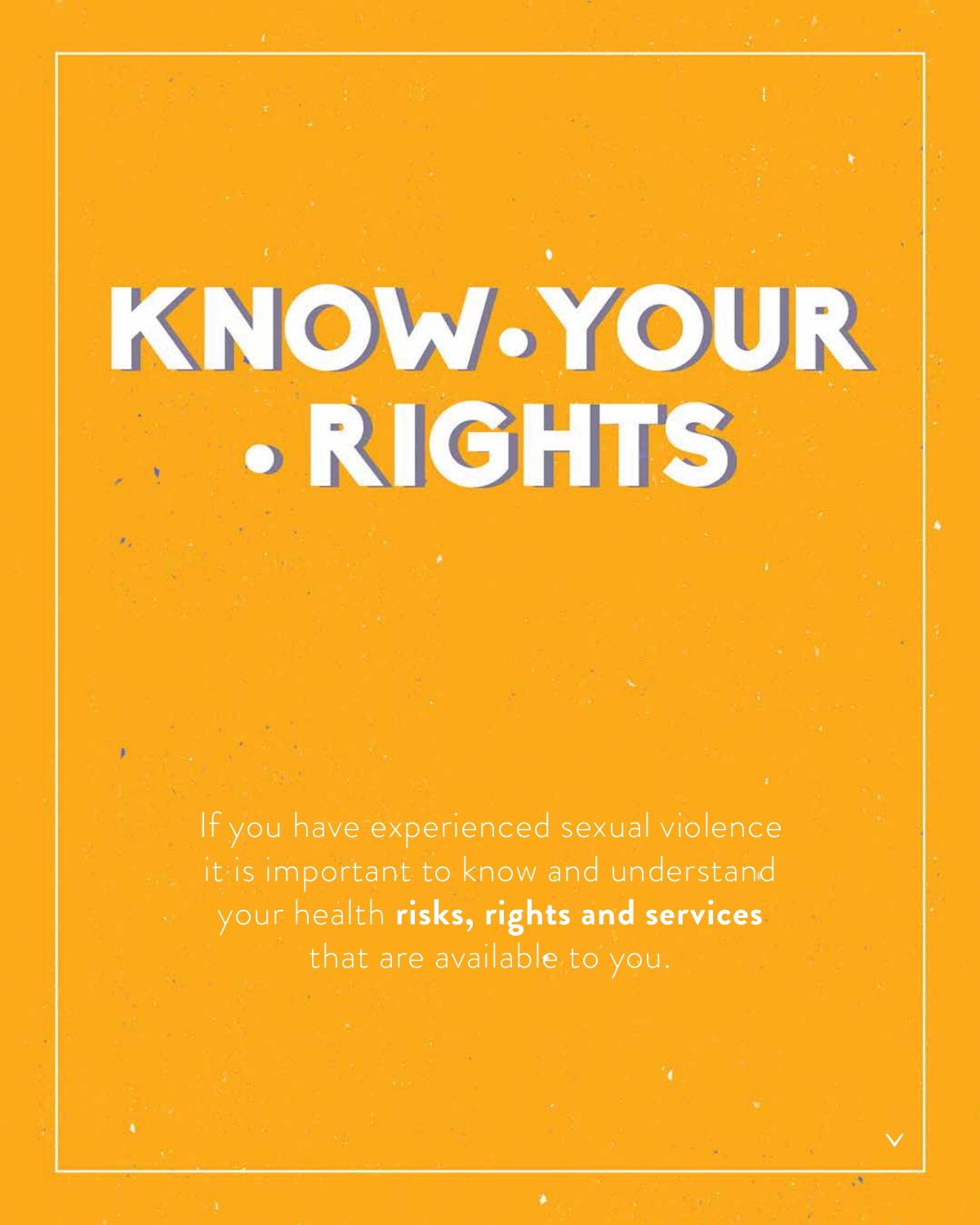If someone has sexually abused or violated you, it is important to know and understand the risks to your health, what your health rights are and how to access free health services. It is not a MUST to open a case in order to access these services, you have a right to be assisted even if you only choose to open a case later on, or not at all. Doctors' advice is that it is best to get medical treatment as soon as possible to prevent diseases that can be passed on by having sex with someone, especially if that sex has been forced on you. If you cannot get to a health service within afew hours of the assault, it is important for you to get there within 72 hours, which is three days. This is to make sure that you receive medical assistance in time.

Do not suffer in silence or ignore your psychological trauma, counselling is available. If you need a place of safety to stay, arrangements will be made.

Even though it is not necessary to report the case to the police you might want to preserve the medical evidence that can be found on your clothes, which should be wrapped in a newspaper NOT a plastic bag if you want to bring them with you.

If you have means, you can go straight to the designated health facility or Thuthuzela Care Centre and the police will be called and come there to take your statement and open a case. If you do not have means, you need to go to a local police station and they will arrange transport for you.

When you access a designated health facility or Thuthuzela Care Centre

you will receive the following:

- Emotional support and trauma containment
- Medical assistance
- Legal assistance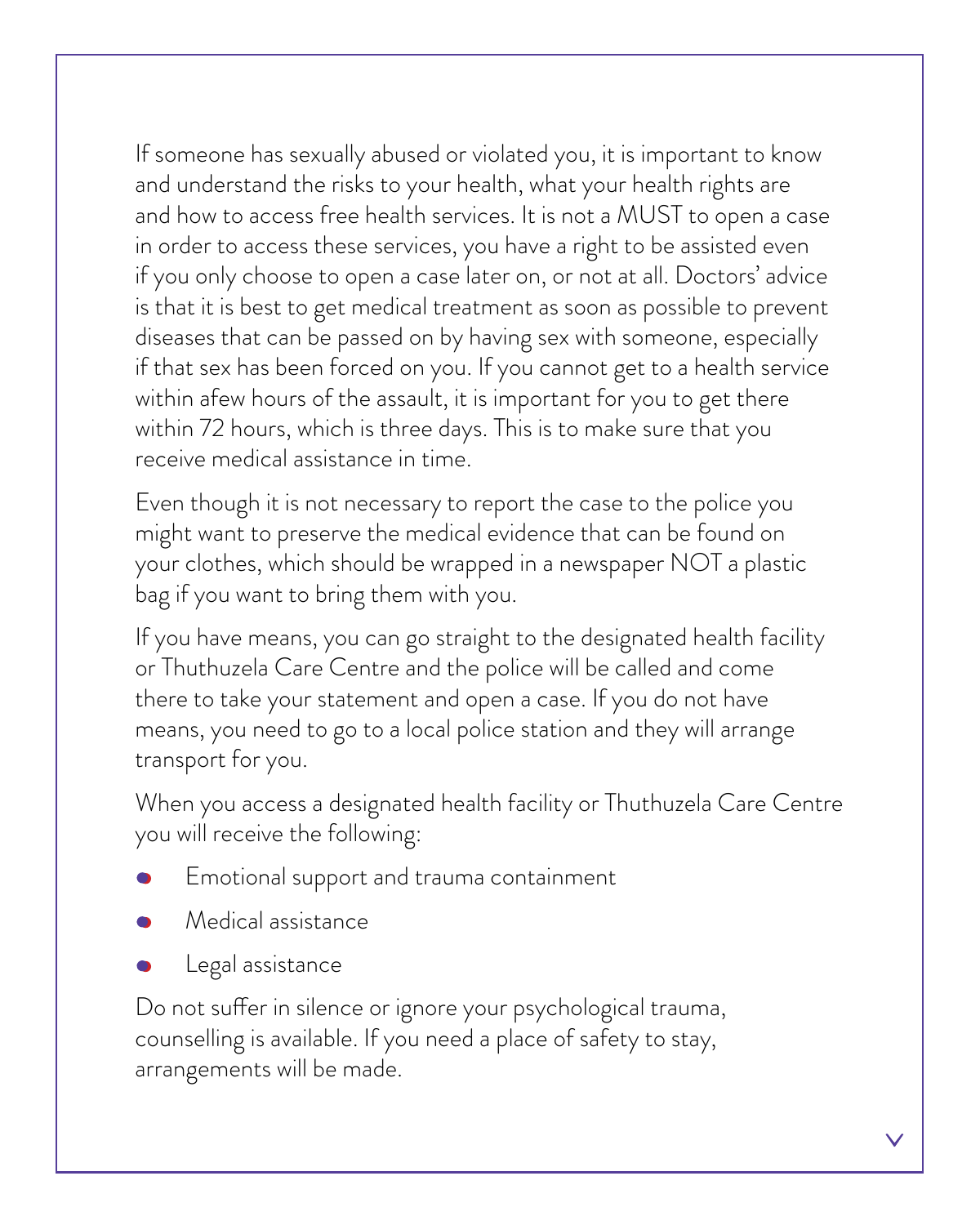# HEALTH RISKS

- Not all rapes result in injuries but if you are injured your injuries may get infected and grow worse if you do not get them treated.
- The rapist might have been HIV positive and there is a risk that you could get infected too.
- If you do not get the medicine you need to prevent possible  $\bullet$ HIV infection soon enough it will not work - the sooner you do this the better, but after 72 hours or three days you will have missed this chance.
- This medicine is very strong and can lead to side effects that can make you feel sick.
- If you do not take the full 28 day course of the antiretroviral medication to prevent contracting HIV/AIDS it may not work.
- If you do not get a follow up test to make sure you still test  $\bullet$ negative you will not have proof and peace of mind that the medicine worked for you.
- The rapist might have had a sexually transmitted infection (STI) and there is a risk that you could get infected too.
	- Some women are at risk of falling pregnant after rape, especially if you are not on any contraception.
	- The shock and trauma of rape can damage your emotional health, you might have trouble sleeping and feel overwhelmed by strong emotions for some time after the rape.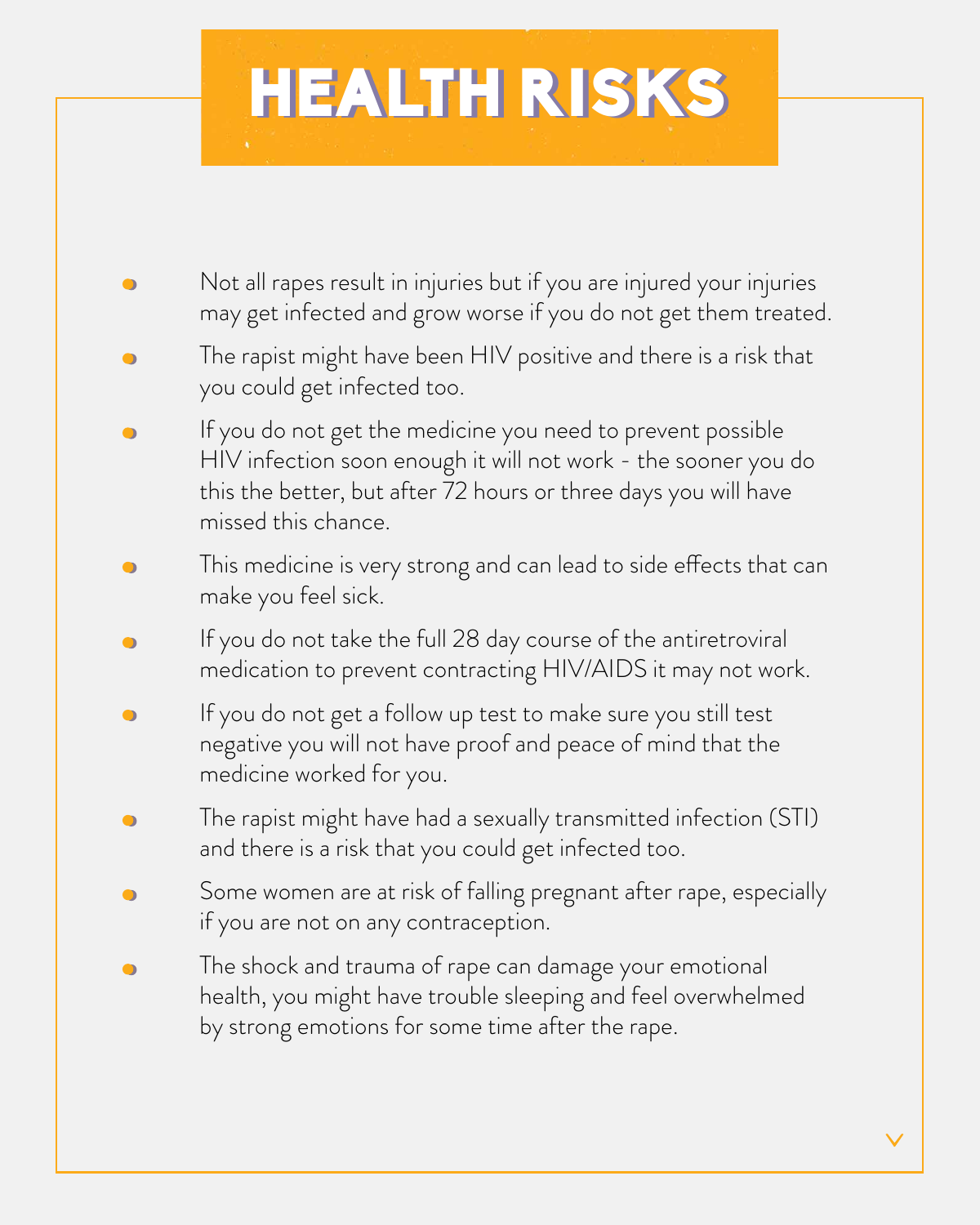

You can only get a rape kit done within 72 hours after the rape so that DNA evidence can be collected. If you go later than that they will not be able to collect evidence such as saliva, semen or blood from the rapist on your body.

If you wash or change your clothing before going to the hospital you might leave behind valuable evidence of the rape. If you remove your clothes but take them with you and put them in a plastic bag the evidence will be lost too. It is best to go in the clothes you were wearing and not to wash but if you have removed your clothes take them with you in a cloth or paper bag.

Because you are also the victim of a crime and medical evidence can be used in court to make a stronger case against the rapists there are some risks you need to know about when you go for medical treatment in case you want to report the case to the police:

### If your emotional health is not well supported this could lead to mental health problems such as anxiety or depression.

- Your family may be traumatised by what has been done to you and their emotional wellbeing could be damaged too.
- If the rapist has threatened you, you might be in danger of further harm.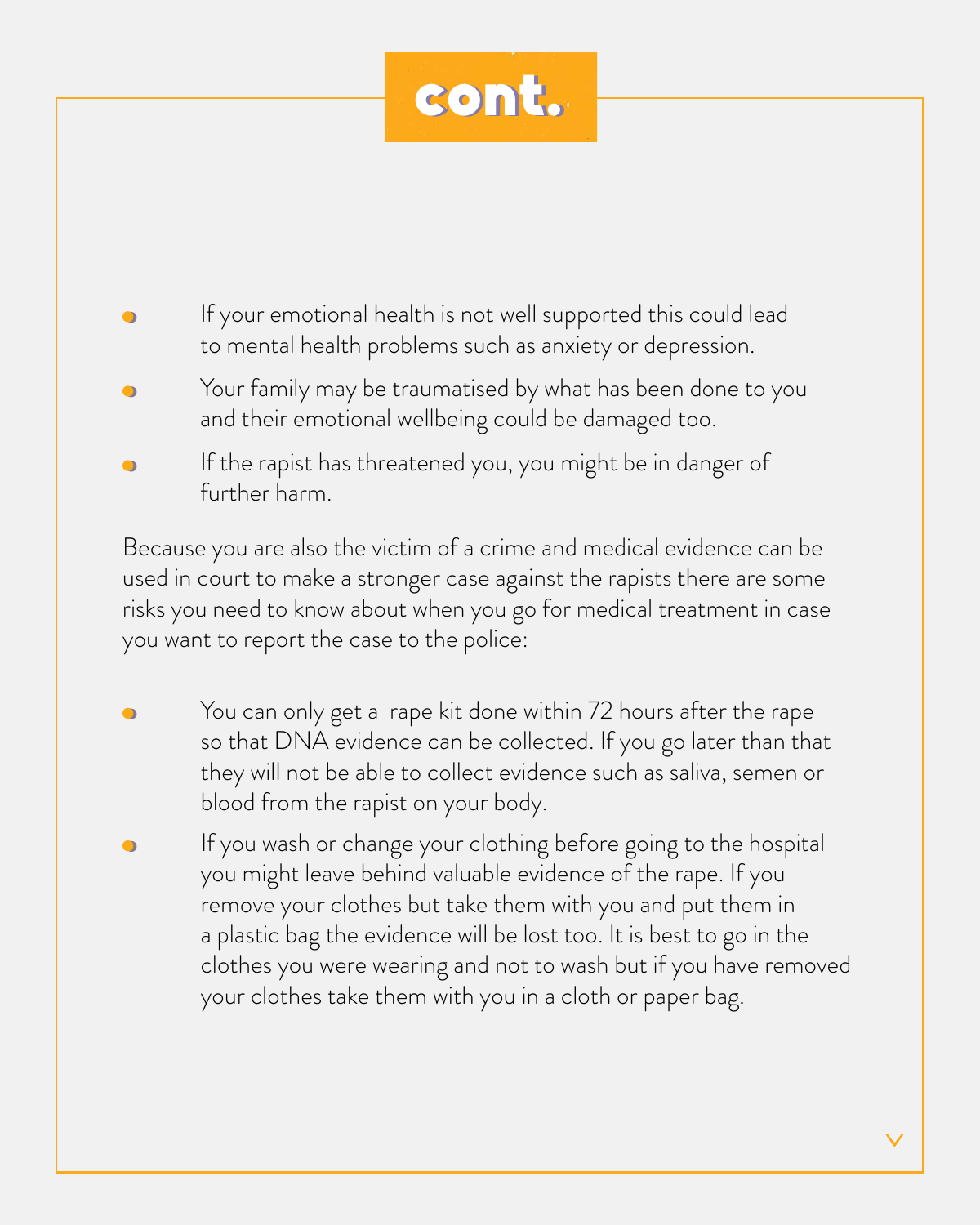# HEALTH RIGHTS

- You have a right to free medical treatment after someone has raped you.
- You can get free treatment for any injuries you might have.
- You have a right to HIV prevention medicines, known as post exposure prophylaxis or PEP if you go to a government health facility within 72 hours or three days after someone has raped you but sooner is better.
- You can get medicine to take away the side effects of the PEP. You might not get the full 28 day course of medicine right away so it is important to go for follow up treatment and get the full course without interruption.
- You can get a free follow up test to make sure you are still HIV negative.
- You can get treatment to prevent sexually transmitted infections.
- You can get emergency contraception in the form of the morning
	- after pill (MAP).
	- Any woman can get an abortion at a district clinic up to 12 weeks into her pregnancy. Regional hospitals and some private clinics will perform abortions up to 20 weeks if the pregnancy is as a result of rape.
- You can get counselling for emotional support and psychiatric treatment if your mental health is affected.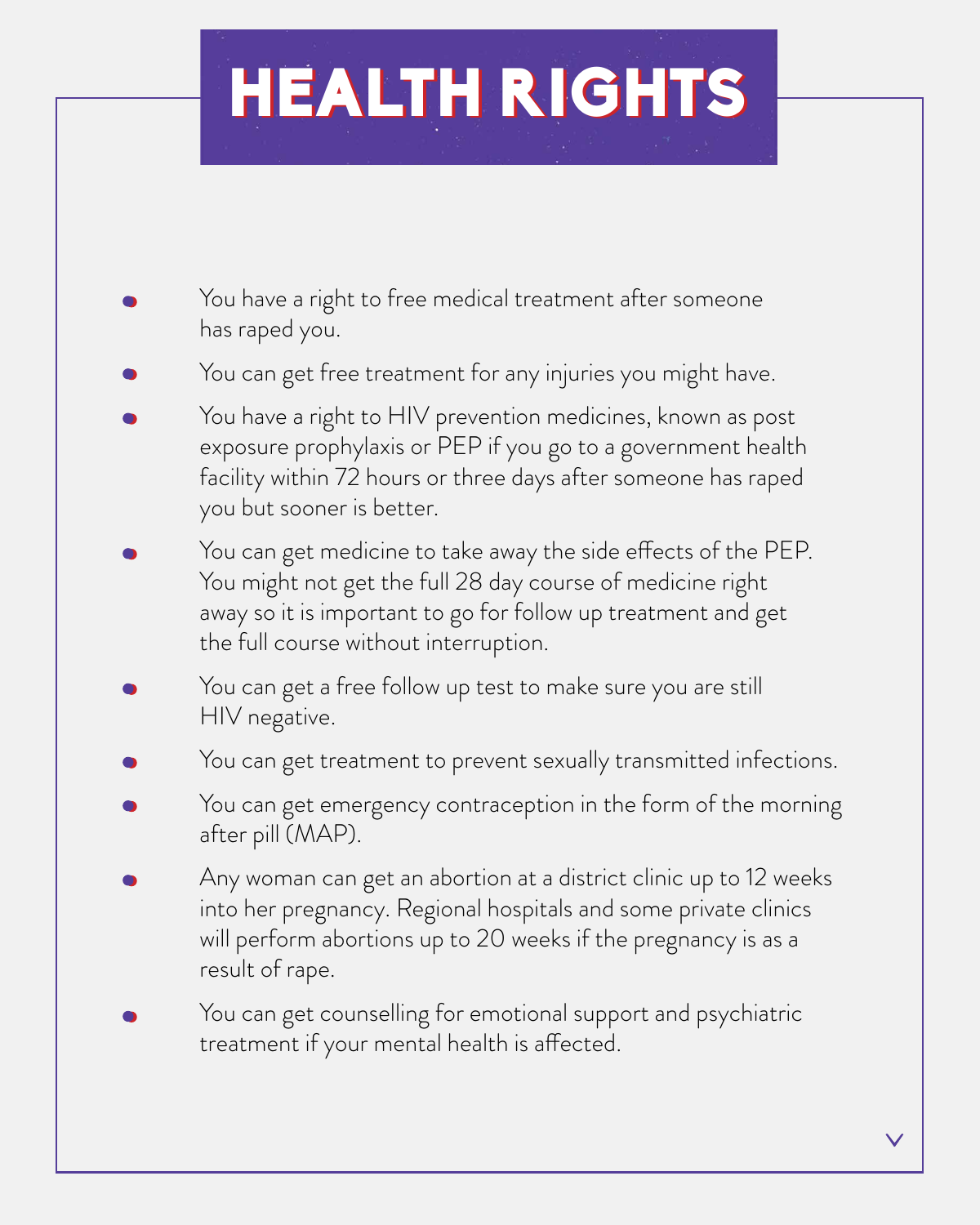## Your family can get counselling if they need emotional support.

- Ask the investigating officer what protective measures are available to you if you feel in danger of further harm from the rapist.
- If you need a place to stay arrangements will be made for you to go to a shelter.
- If you need further social work services, arrangements will be made to put you in touch with your nearest welfare service or NGO.
- Healing happens at your own pace, seek help when you need it even if it is a long time after the rape, so if you are struggling to cope with your day to day, please seek help.

All of the above services are free. It is your right to access all of these services at designated government health facilities and forensic units at no cost.

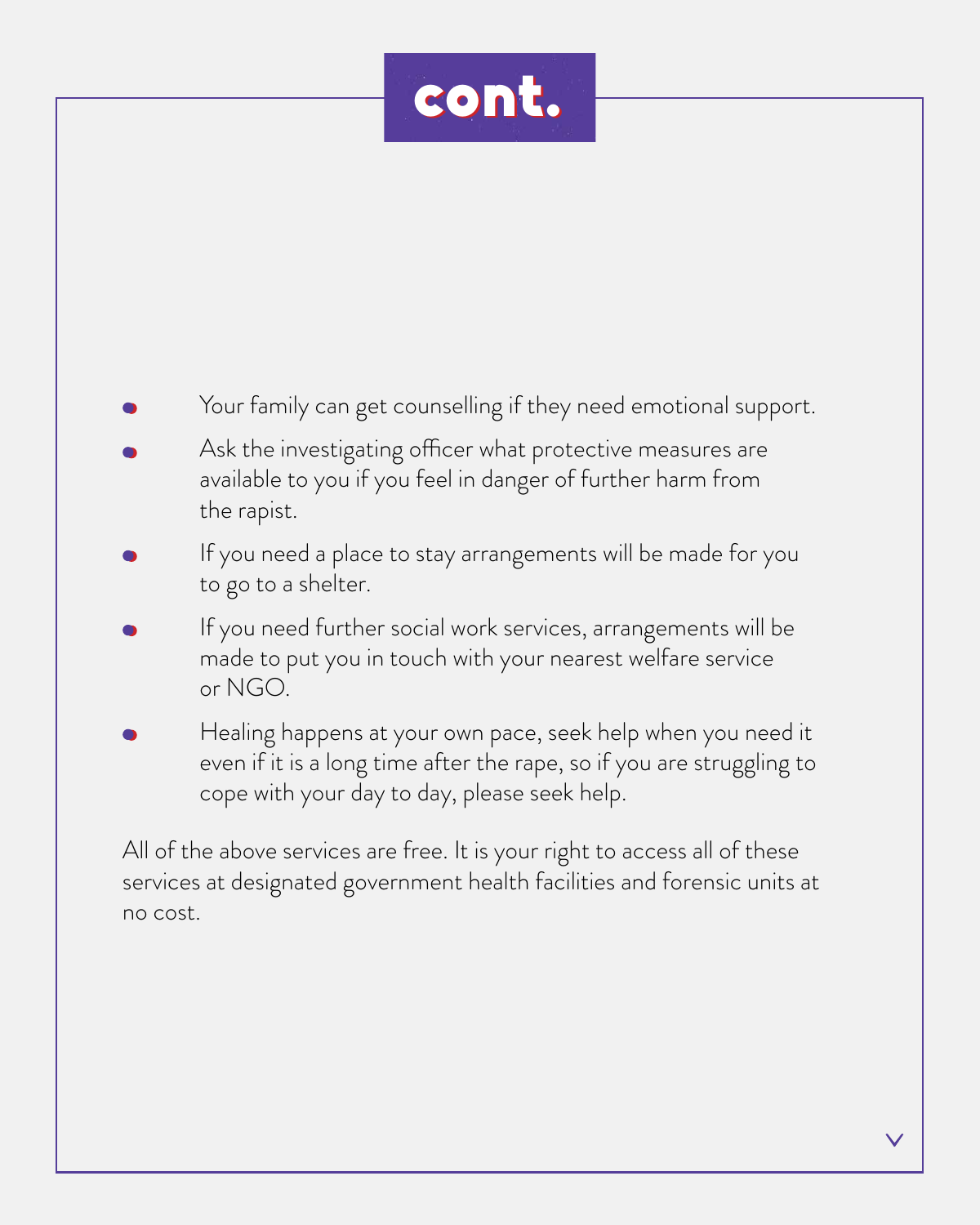- When you access a Thuthuzela Care Centre or a government designated health facility you will receive all the services listed above free of charge. If you go to a health service that is not meant to assist sexual assault survivors you will be referred to one because this is a specialised service. It is not available at all government hospitals, clinics and day hospitals. All health care services, counselling and legal services are available at no cost to you at the designated centres.
- You might need to seek counselling to help you through the criminal justice proceedings as this can be helpful. You can ask for a referral to a local NGO to get information about the case proceedings and all the steps you will need to follow. As you go through the Criminal Justice System it can be helpful to seek counselling to support you on your journey. You are not alone on your recovery journey, counselling is available and most NGOs do not charge for helping you access information or get counselling.
- Free access to HIV medication is available to all rape survivors within 72 hours but also the full 28 day course of treatment and

# HEALTH SERVICES **FREE FREE**

follow up testing. You can get this from your nearest clinic, you don't have to go back to the Thuthuzela Care Centre or forensic unit for that.

You can go to a private doctor for medical attention but they will charge you a fee. If you decide to go that route, be careful to check that they will be able to do the forensic part of the examination because this means that they will need to appear in court if the case goes to trial and some doctors are not willing or able to do that.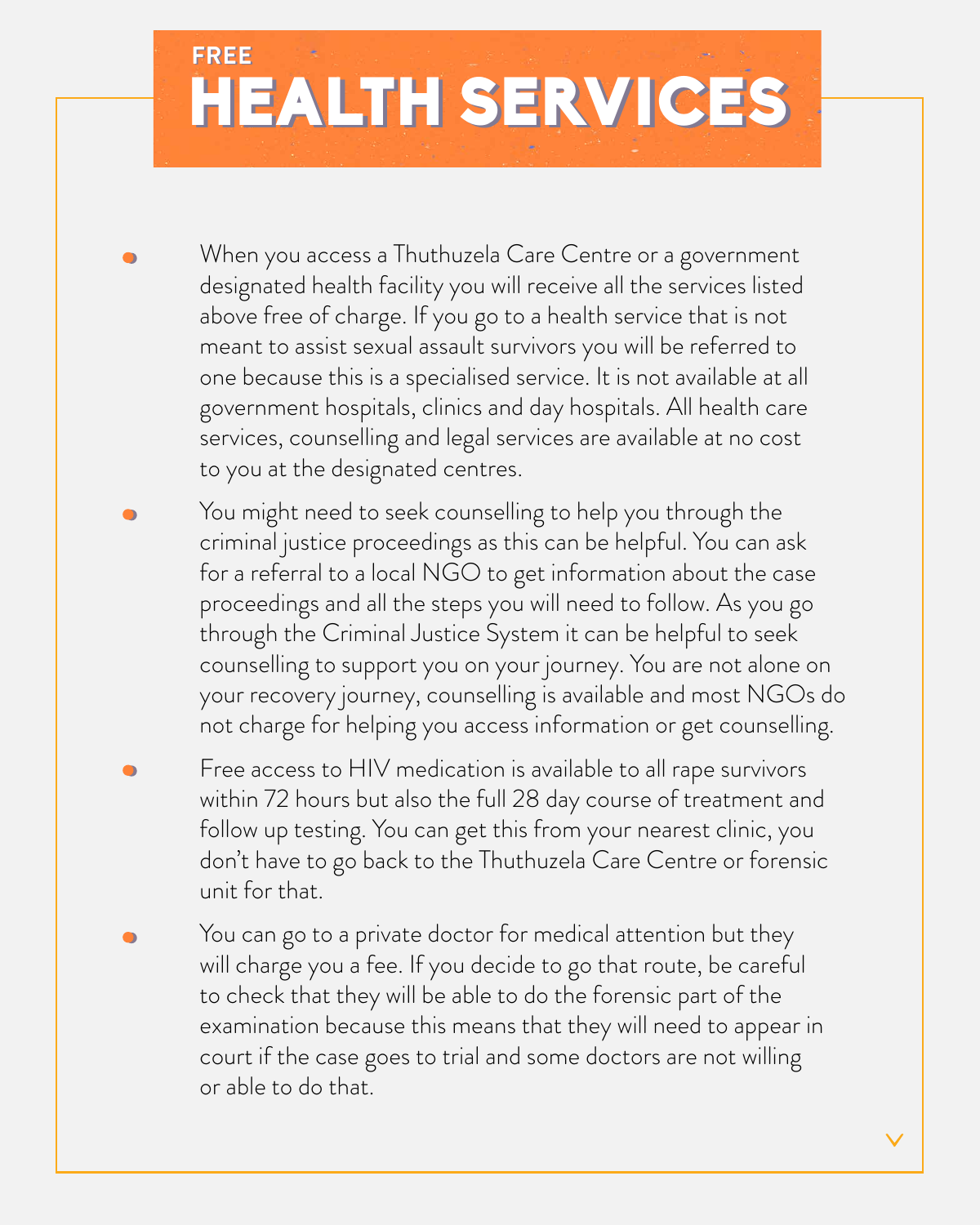IF YOU HAVE BEEN A VICTIM OF CRIME, THE VICTIM SERVICE CHARTER SAYS THAT YOUR RIGHTS INCLUDE THE FOLLOWING:

#### **1. The right to be treated with fairness & with respect for dignity & privacy**

You should receive services at the police and hospital without having to wait for long periods. Everyone in the criminal justice system should treat you with respect, interview you in your own language and take steps to make sure that secondary trauma is limited.

You are able to give information during the police investigation and the court process. The police and prosecutors should make sure that the information that you give is recorded so that it can be used later. You are able to testify in court about the crime.

#### **3. The right to receive information**

You should receive information about your rights and the services available to you. If there is anything that you do not understand, you can ask for it to be translated to your own language. The police, hospital workers and people at the court should tell you what is expected of you and what you can expect from the service. You can also ask for information about the investigation and the case at any point.

#### **4. The right to protection**

You have the right to be free from intimidation, harassment, bribery and abuse. If you are a witness in the case and any of these things happen, you should tell the police immediately. The court may also decide that you will provide testimony in a separate room from the courtroom or that your identity is not revealed to keep you safe. In order to ensure your safety, you may be placed in witness protection, if this is necessary.

#### 2. The right to offer information

#### **5. The right to assistance**

You can ask for health services, counselling services, legal assistance or any other services you may need after the crime. If you have special needs, people providing these services should try to accommodate you and make sure that you are treated with sensitivity.

 $\bm{\vee}$